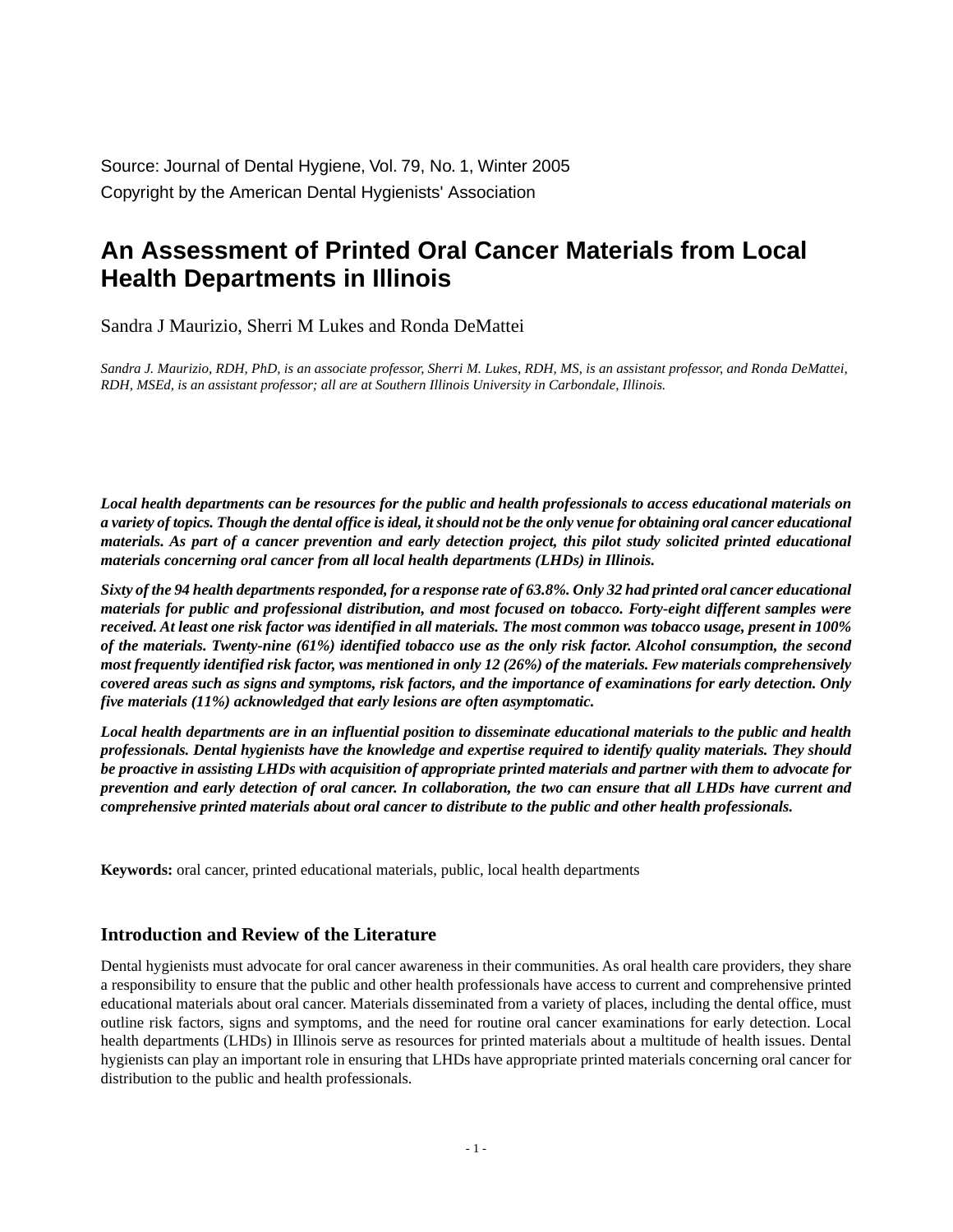The American Cancer Society estimates that more than 28,000 Americans will be diagnosed with oral cancer in 2004, and 7,200 will die as a result of the disease.<sup>1</sup> Recent Surveillance, Epidemiology and End Results (SEER) data indicate there are 9.7 new cases per 100,000 in the United States per year, with little progress in the advancement of early diagnosis during the last decades.<sup>2,3,4</sup> The five-year survival rate for oral cancer is only 17% for advanced stage disease and 81% for early localized disease.<sup>2</sup> The five-year relative survival rate is 56%.<sup>1</sup> Because of these statistics, *Healthy People 2010* and the Surgeon General's oral health report of 2000 both stress the need for earlier detection and diagnosis.<sup>5,6</sup>

Major risk factors associated with oral cancer are tobacco usage and excessive alcohol consumption. $3,7$  The synergistic effect of tobacco and alcohol is particularly implicated in neoplasm development.<sup>3,4,7,8</sup> Current smokers are six to 28 times more likely to develop oral cancer, and the combined use of tobacco and alcohol accounts for 75% to 90% of oral cancer cases in the United States.<sup>6</sup> Long-term users of snuff (chewing tobacco) may face a 50-fold risk for oral and pharyngeal cancer development.<sup>3</sup> Other risk factors associated with oral cancer include sun exposure for lip cancer, increased age, male gender, various viruses, lack of fruits and vegetables in the diet, and genetic predisposition.<sup>3</sup> Males are twice as likely as females to develop oral cancer. Age is strongly associated with oral cancer, with 95% of the oral cancers occurring in individuals 40 years of age or older.<sup>3</sup>

The most common signs and symptoms of oral cancer are a white or red patch that does not go away, a sore that bleeds easily and fails to heal, and a lump or thickening of tissue. Signs such as difficulty chewing and/or swallowing or difficulty moving the tongue are usually those of advanced disease.<sup>1</sup> Because clinicians focus on patient-reported symptoms, rather than observed signs, and early oral cancer lesions are painless, diagnosis is often delayed.<sup>3,9</sup>

Several studies indicate that dentists and physicians do not routinely perform adequate oral cancer examinations and are remiss in diagnosis of and referral for early oral cancers.<sup>4,9-18</sup> Yellowitz and Goodman found that 82% of physicians and 17% of dentists did not perform an oral cancer examination on most of their patients.<sup>18</sup> Prout et al. found that 77% of patients with advanced stage oral cancer were under a physician's care within three to 24 months of diagnosis.<sup>19</sup> Another study found that 94% of patients with advanced stage oral cancers were seen by a physician within one year of diagnosis.<sup>20,21</sup>

A national study of dental hygienists found that 66% of dental hygienists reported providing screenings 100% of the time for adults over age 40 at their initial appointment. Only 25% reported routinely palpating lymph nodes all of the time, and half did not palpate lymph nodes at all.<sup>22</sup> Data from the 1998 National Health Interview Survey (NHIS) Cancer Control Supplement found that fewer than 10% of adults aged 18 or older reported having had an oral cancer examination within the last three years. $23,24$ 

It is well documented that the public lacks adequate knowledge about oral cancer risk factors, signs and symptoms, and methods to facilitate early detection.<sup>6,7,10,11,16</sup> The public, as well as other non-dental health professionals, must be informed of the need for oral cancer examinations as part of routine preventive care and of the risk factors and signs and symptoms associated with the disease. Horowitz and Nourjah expressed the need for implementation of vigorous oral cancer education for the public. $10$ 

In 1998, Chung and colleagues examined educational materials that focused on oral and pharyngeal cancers and were available to American adults.<sup>25</sup> They surveyed national and state organizations or agencies and requested copies of oral cancer materials they produced. Brochures, videotapes, posters, fact sheets, and leaflets were collected. Only 59 items included oral cancer in the content, and only 20 focused specifically on oral cancer. They called for a variety of new materials, particularly ones aimed at persons with low reading ability, and a brief list of steps for performing oral cancer examinations, similar to brochures currently available for breast examinations.<sup>25</sup>

Canto and colleagues examined the coverage and quality of oral cancer information in the popular press. They discovered not only a lack of coverage, but inaccuracies in the content as well. More than 50% of the articles did not mention warning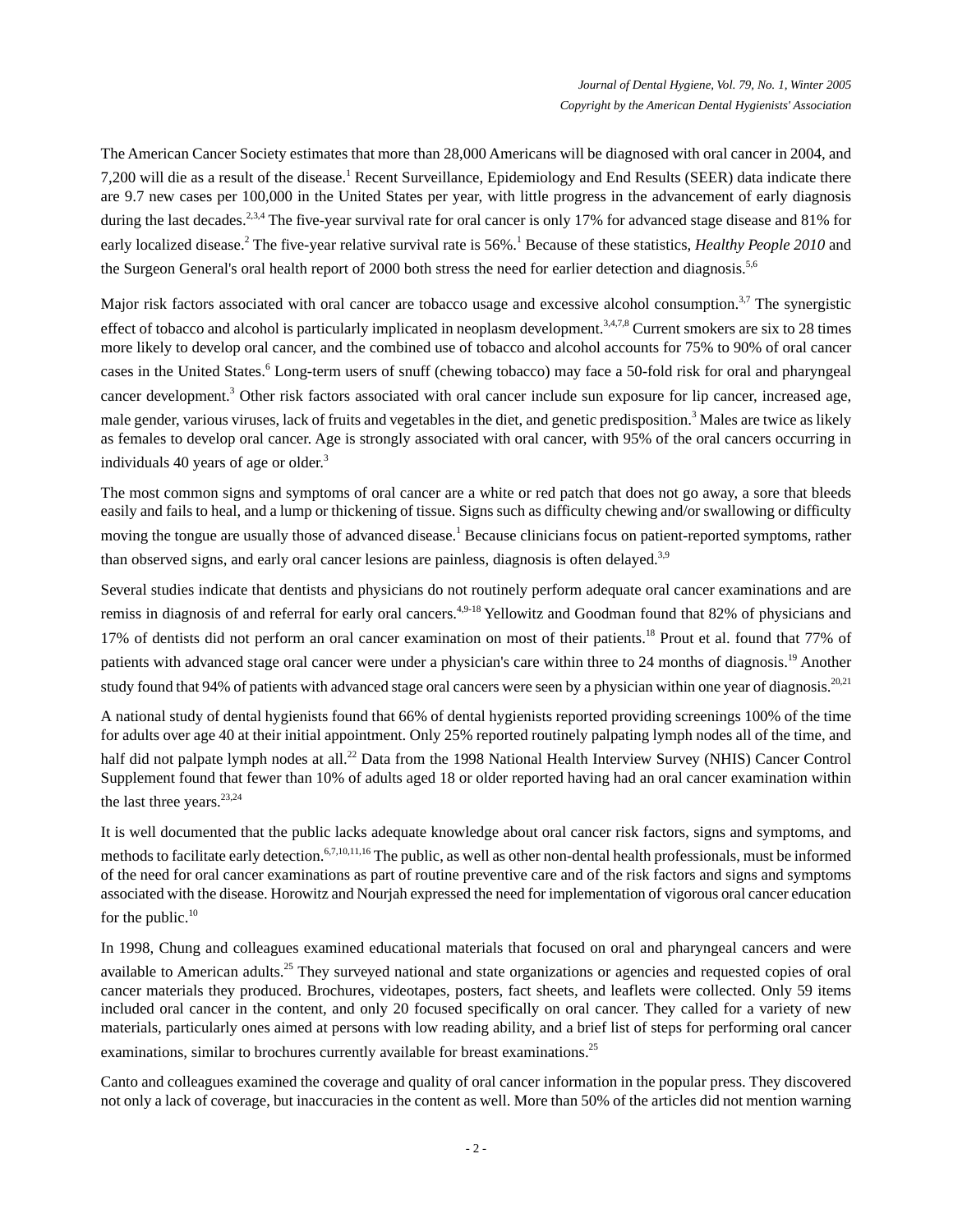signs, and only 6% mentioned the absence of pain associated with early lesions. Fourteen percent recommended clinical examinations by a professional, and only 8% suggested the need for self examinations.<sup>26</sup>

Because local health departments are important resources for health materials, more studies are warranted to examine states' oral cancer materials, ensuring that health departments have accurate and comprehensive resources for the public and health professionals they serve. This pilot study assessed the printed oral cancer materials that are available from local health departments in the state of Illinois for the public and health professionals. The intent was to determine the types and comprehensiveness of printed oral cancer materials that were available from these public service agencies.

# **Methods and Materials**

This study was conducted as part of a larger study, "Oral Cancer Prevention and Detection: The Illinois Model," for which the overall objective was to develop a statewide model for implementing oral cancer prevention and early detection in Illinois. Surveys were mailed to all 94 Illinois local health departments (LHDs) in April 2001, after permission for the study was granted by the Southern Illinois University at Carbondale institutional review board. Included in the survey was a request for samples of oral cancer printed materials provided to the public and health professionals. The surveys were addressed to the administrators of each LHD, and a return envelope was enclosed to facilitate the return. LHDs were given three weeks to return surveys and materials. No second mailing was included.

To evaluate the printed oral cancer materials received from the LHDs, an instrument was designed by combining elements from Chung et al.<sup>25</sup> and Canto et al.<sup>26</sup> with elements developed by the researchers. One of the researchers, an oral pathology

professor in a baccalaureate dental hygiene program, examined and evaluated all of the printed materials. Among the areas evaluated were coverage of risk factors, warning signs and symptoms, the need for annual clinical and self-examinations, prevention, and early detection. Content was scored dichotomously as either present or not present in the materials. Results from other areas evaluated for inclusion in the materials, such as location and treatment for the disease, are not included in this short report but are available upon request.

## **Results**

Sixty (64%) of the 94 health departments responded, with 32 (53%) of those sending printed materials. Twenty-eight (46%) of the LHD respondents indicated they had no printed oral cancer materials to send. Forty-eight different samples were received from the 60 responding LHDs. Some materials were duplicates, and some health departments had a larger variety of different types than others, but those numbers were not recorded.

The types of printed materials included 34 brochures, nine booklets, two posters, two fact sheets, and one bookmark. Three materials (coloring booklet, comic booklet, game/puzzle brochure) were appropriate for children. Only 11 (22%) of the materials were specifically about oral cancer. Thirty-two materials (65%) were primarily about tobacco but addressed oral cancer in varying degrees. Eight (16%) of the publications were targeted at older children or early adolescents as determined by title, content, and/or appearance. One brochure was designed for health care professionals but could be distributed to the public as well. Publication dates ranged from 1978 to 2001, including one from 1978, one from 1982, two from 1987, and the remainder from the 1990s and 2000s. Seven publications were not dated. One brochure, written in Spanish, was not included in the evaluation process.

Publications were evaluated for presentation of risk factors (Table I). At least one risk factor was identified in all materials. The most common was tobacco usage, present in 100% of the materials. Twenty-nine (61%) identified tobacco use as the only risk factor. Alcohol consumption, the second most frequently identified risk factor, was mentioned in only 12 (26%) of the materials. All other risk factors were identified in one to seven (2% to 15%) of the materials.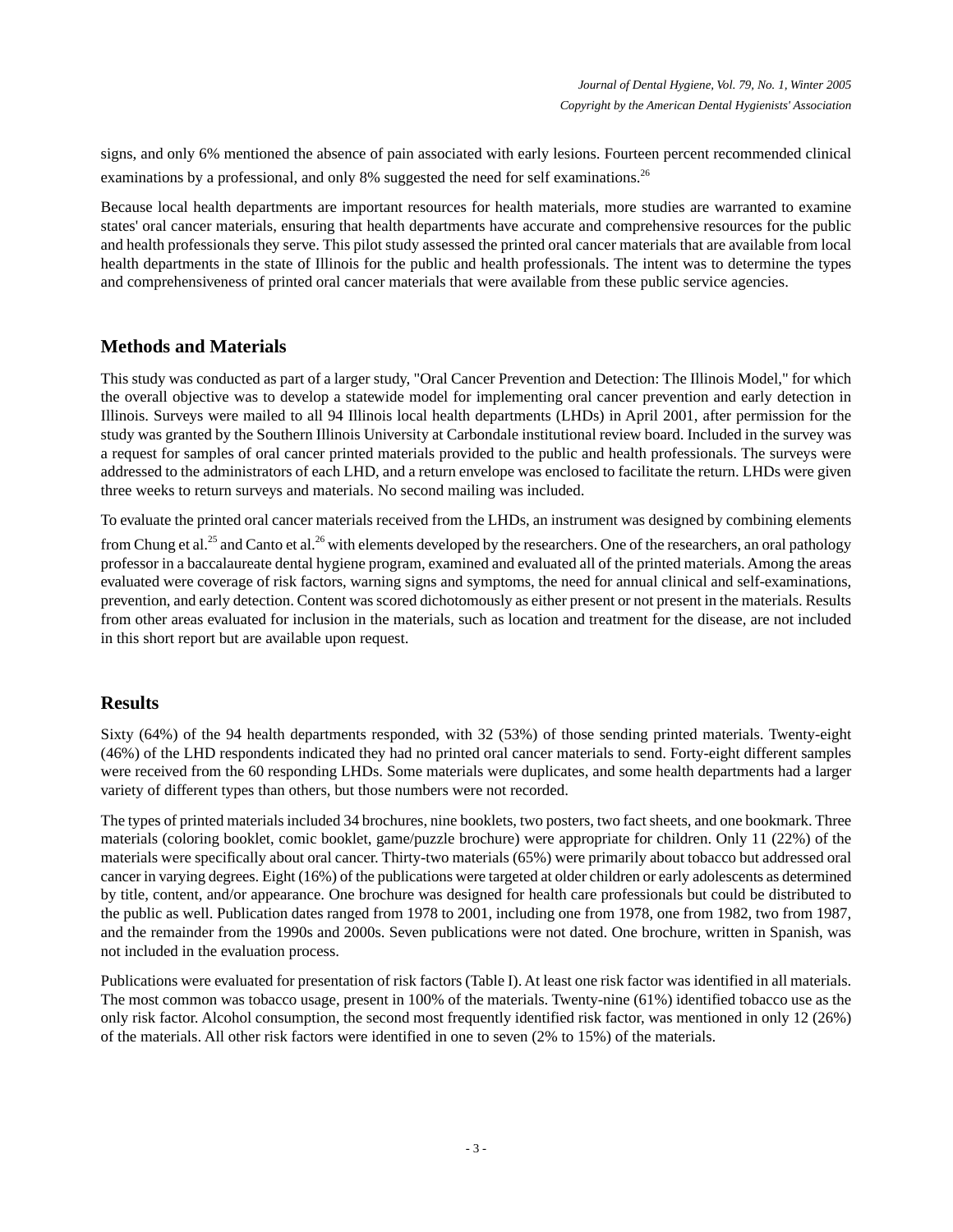| <b>Risk Factors</b>              | # of materials<br>that included the<br>risk factor<br>$N=47$ | % of materials<br>including the<br>risk factor |
|----------------------------------|--------------------------------------------------------------|------------------------------------------------|
| <b>Tobacco</b>                   | 47                                                           | 100%                                           |
| <b>Alcohol</b>                   | 12                                                           | 26%                                            |
| Age                              |                                                              | 15%                                            |
| Sun exposure                     | 6                                                            | 13%                                            |
| Lack of fruits<br>and vegetables | 5                                                            | 11%                                            |
| Gender                           | 5                                                            | 11%                                            |
| Race                             | 3                                                            | 6%                                             |
| Virus-HPV                        |                                                              | 2%                                             |
| Genetics                         |                                                              | 2%                                             |

Table I . Presentation of risk factors in 47 different printed oral cancer materials received from 32 of 94 Illinois LHD's.

Each publication was evaluated for presentation of nine different warning signs and/or symptoms of oral cancer. The most frequently cited warning sign was the occurrence of a red and/or white lesion in the mouth, reported in 29 (62%) of the publications. Mention of an ulcer or sore appeared in 26 (55%) of the materials. Thickness or swelling was cited in 18 (38%) of the materials, and change in color was included in the fewest publications. Difficulty swallowing was identified in 20 (43%). A "lump" and throat discomfort were described as symptoms in 21 (45%) and 19 (40%), respectively. Nineteen (40%) recommended seeking care if any of the signs were recognized. Fifteen of the publications (32%) failed to incorporate even one warning sign. Twenty-two (47%) included no potential symptoms. Only five materials (11%) acknowledged that early lesions are often asymptomatic (Table II).

| Warning<br>Sign/Symptom     | # of materials<br>that included the<br>sign/symptom<br>$N=47$ | % of materials<br>including the<br>sign/symptom |
|-----------------------------|---------------------------------------------------------------|-------------------------------------------------|
| <b>White/Red lesion</b>     | 29                                                            | 62%                                             |
| Ulcer/Sore                  | 26                                                            | 55%                                             |
| Lump                        | 21                                                            | 45%                                             |
| Difficulty swallowing       | 20                                                            | 43%                                             |
| <b>Discomfort of throat</b> | 19                                                            | 40%                                             |
| Thick/Swelling              | 18                                                            | 38%                                             |
| Difficulty with             | 17                                                            | 36%                                             |
| jaw/tongue                  |                                                               |                                                 |
| <b>Numbness</b>             | 16                                                            | 34%                                             |
| <b>Bleeding</b>             | 14                                                            | 30%                                             |
| Sustained sign              | 12                                                            | 26%                                             |
| Discomfort of               | 8                                                             | 17%                                             |
| dentures                    |                                                               |                                                 |
| <b>Hoarseness</b>           | 5                                                             | 11%                                             |
| Change in color             | 3                                                             | 6%                                              |
| <b>Burning</b>              | 3                                                             | 6%                                              |

Table II . Presentation of warning signs and symptoms in 47 different printed oral cancer materials received from 32 of 94 Illinois LHDs.

Materials were further evaluated for inclusion of recommendations for clinical and/or self-examination procedures and whether the areas to examine were noted, including lymph nodes, gingiva, cheeks, lips, tongue, palate, oropharynx, and the floor of the mouth. Fifteen (32%) of the materials suggested the importance of clinical oral examinations in detecting cancer of the mouth. Only one brochure included anatomical structures such as lymph nodes that should be examined by a professional. Eight (17%) of the 47 publications encouraged self-examinations, but only one publication identified anatomical structures of the oral cavity that should be examined.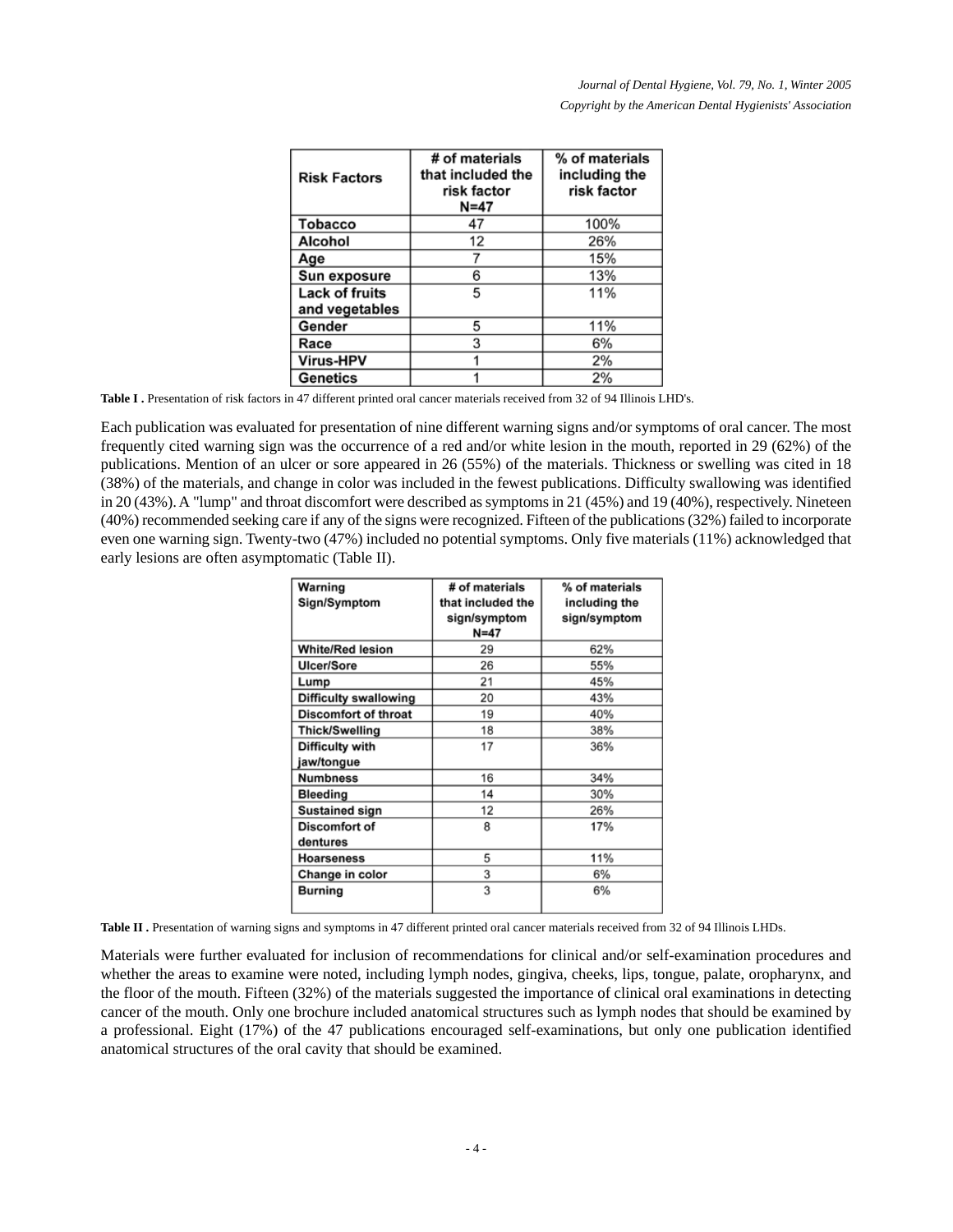## **Discussion**

It appears that many LHDs in Illinois lack printed materials that adequately present pertinent facts relevant to oral cancer. Because Americans are generally uninformed about risk factors, signs and symptoms, and the need for examinations, it is disconcerting that 28 (46%) of the 60 health departments which responded had no printed oral cancer materials to

distribute.<sup>4,9-14</sup> All LHDs should have an array of current printed oral cancer materials available for distribution to the public and health professionals promoting oral cancer awareness and education.

Several limitations of this pilot study should be noted and resolved in subsequent studies. The survey instrument did not provide an operational definition of printed oral cancer educational materials; thus, it failed to make an explicit distinction between tobacco materials and those addressing oral cancer. This interpretation was left up to the respondent. As a result, some departments may have failed to submit materials designed primarily for tobacco education, even though oral cancer information was included in the materials' content.

Due to deadlines beyond the researchers' control, the study was to be completed in a six-week time period. Therefore, no second mailing was sent to non-respondent LHDs. The time limitation was also a reason for the evaluation of materials by only one researcher; therefore, inter-rater reliability was not established. Having additional evaluators assess the materials would have strengthened the reliability of obtained data. However, the materials were examined as to whether specific elements were included or missing. The degree to which the specific elements were covered was not assessed.

A variety of free materials are available through the American Cancer Society and the National Oral Health Information Clearinghouse. Many Illinois local health departments distributed the same materials, and most were designed for anti-tobacco education. Caution must be exercised, however, to avoid sending the message that oral cancer is associated only with tobacco use. Most tobacco materials did not provide comprehensive coverage of oral cancer nor information on critical issues such as the need for exams to facilitate early detection.

Aside from tobacco, there was little mention of risk factors in the printed materials. Most materials primarily dealt with tobacco and alcohol and failed to discuss other risk factors. Increasing age, for example, is an important risk factor that should be identified in the materials. The public should be better informed about risk factors other than tobacco use that are associated with oral cancer.

Collected materials inadequately presented warning signs and symptoms. With the current emphasis on early detection, oral cancer materials should stress the absence of symptoms and painlessness associated with early lesions. Many of the materials listed signs and symptoms like difficulty swallowing, which is germane to advanced disease rather than early stage lesions. The American Cancer Society Facts and Figures lists difficulty swallowing as a symptom of advanced

disease, which usually bears a poor prognosis.<sup>1</sup> To aid in early diagnosis, oral cancer materials should stress the lack of signs and symptoms, as well as those associated with early oral cancer lesions.

Clinical and self-examinations are necessary, especially for those at high risk, to diagnose oral cancer in its earliest stage. High-risk patients include tobacco users, alcohol abusers, and those over the age of 40. Most of the printed materials did

not address the need for self-examinations. Izquierdo and Rozier<sup>9</sup> discuss the tendency for clinicians to rely on patient-reported symptoms. While not all experts agree on the utility of self-exams, many encourage them in conjunction with regular clinical exams. Although the efficacy of self-exams is not documented in the literature, it seems rational to perform them, particularly for high-risk individuals, when considering the asymptomatic nature of early oral lesions. If printed materials address the painlessness of early oral cancers and the reduced morbidity with early detection, perhaps patients would recognize the need for clinical and self-examinations.

*Healthy People 2010*<sup>5</sup> and the Surgeon General's oral health report<sup>6</sup> both clearly address the importance of examinations for early detection, but the literature reveals a lack of routine oral cancer examinations by dentists and physicians alike.<sup>7,10,11,16</sup> Silverman views performing oral cancer exams on all adult patients, as well as educating them about the need for such

examinations, as a challenge for dental professionals, but one with great merit.<sup>4</sup> As with self- exams, if the need for clinical examinations were better explained in printed oral cancer materials, patients could become proactive and request oral cancer examinations from their dentists or physicians.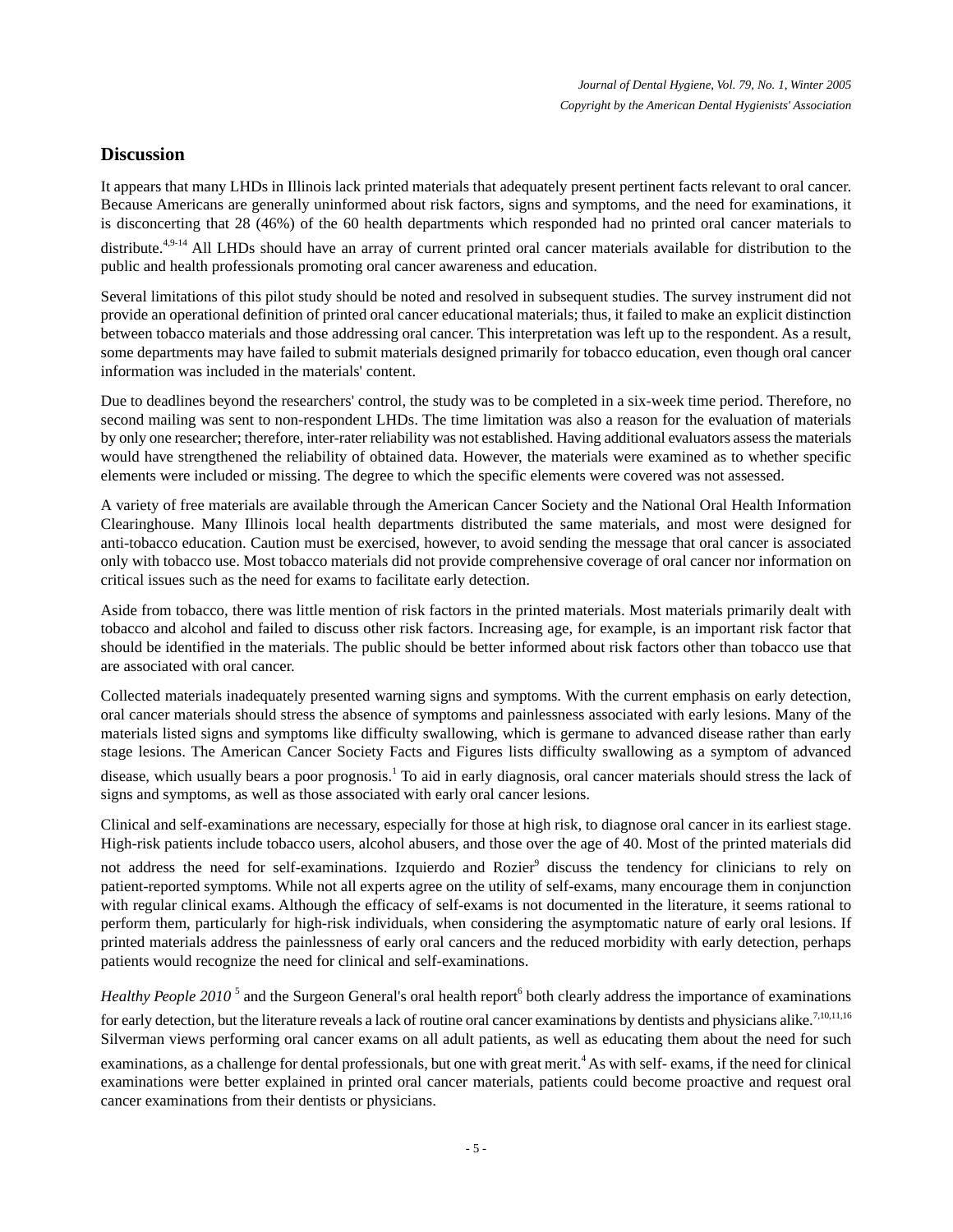Local health departments should have up-to-date printed materials for distribution. Publication dates of the collected materials ranged from 1978 to 2001. Although most of the information remains accurate, some content in dated publications may not be current. For example, it is accurate that difficulty swallowing is a symptom of oral cancer, but this symptom is now recognized as one of advanced disease.<sup>1</sup>

To avoid the suggestion of negligence on the part of LHDs, one must recognize the vast array of health issues that confront these agencies. Faced with issues such as HIV infection, teen pregnancy, and the threat of bioterrorism, just to mention a few, it is not surprising that adequate supplies of printed materials about oral cancer may not be a top priority for the agencies. As oral health specialists, dental hygienists should assume a proactive role in partnering with LHDs to provide oral cancer materials to the public and other professionals. Volunteering to serve as oral health consultants is one way to contribute expertise and promote oral health awareness. When current and comprehensive materials are acquired by dental hygienists, a portion could be supplied to the local health department. It could be an ongoing project for local dental hygiene components to periodically examine LHD educational materials to ensure that quality oral health materials are available for distribution to the public. Dental hygienists could also assist in the development of educational materials, ensuring appropriate information is included in the content. It is the dental hygienist's professional responsibility to promote awareness of oral cancer and to monitor printed materials for public and professional distribution-not only in the dental office, but anywhere she/he can provide expertise concerning the disease.

Additional research into materials and their availability should be conducted. The examination of printed materials in all states could serve as a catalyst for ensuring that disseminated materials contain the most current, comprehensive, and useful information regarding oral cancer for the entire country. Further examination of local health departments could provide more insight into the reasons for the lack of printed materials about oral cancer. In this study, perhaps the health departments that sent materials were those with dental clinics in their facilities. All health departments should have materials available because clients may visit for immunizations or other services and pick up displayed oral cancer materials. Other oral health information could be displayed as well, encouraging patients to utilize oral health services, either at the health department or in the private sector.

# **Conclusions/Recommendations**

The availability of oral cancer printed materials from LHDs in Illinois appears to be inadequate. Additionally, comprehensive educational materials must be developed for the distinct purpose of educating people about oral cancer, beyond just mentioning it in anti-tobacco materials. Risk factors, signs and symptoms, and the need for clinical and self-examinations must be stressed. Oral cancer has the highest mortality rate of any oral disease, but with early detection, morbidity and mortality rates improve significantly.

As oral health specialists, dental hygienists should be proactive and help agencies acquire comprehensive printed materials for public and professional distribution, promoting awareness and facilitating early detection of this life-threatening disease. Local dental hygiene components could develop ongoing projects in which members periodically examine printed materials at LHDs to ensure that comprehensive, accurate materials are available to the public. Suggestions for this type of project are included in Table III. Dental hygienists could offer to assist with all oral health materials, not just those concerning oral cancer, and collaborate with the agency for the overall oral health of its clients.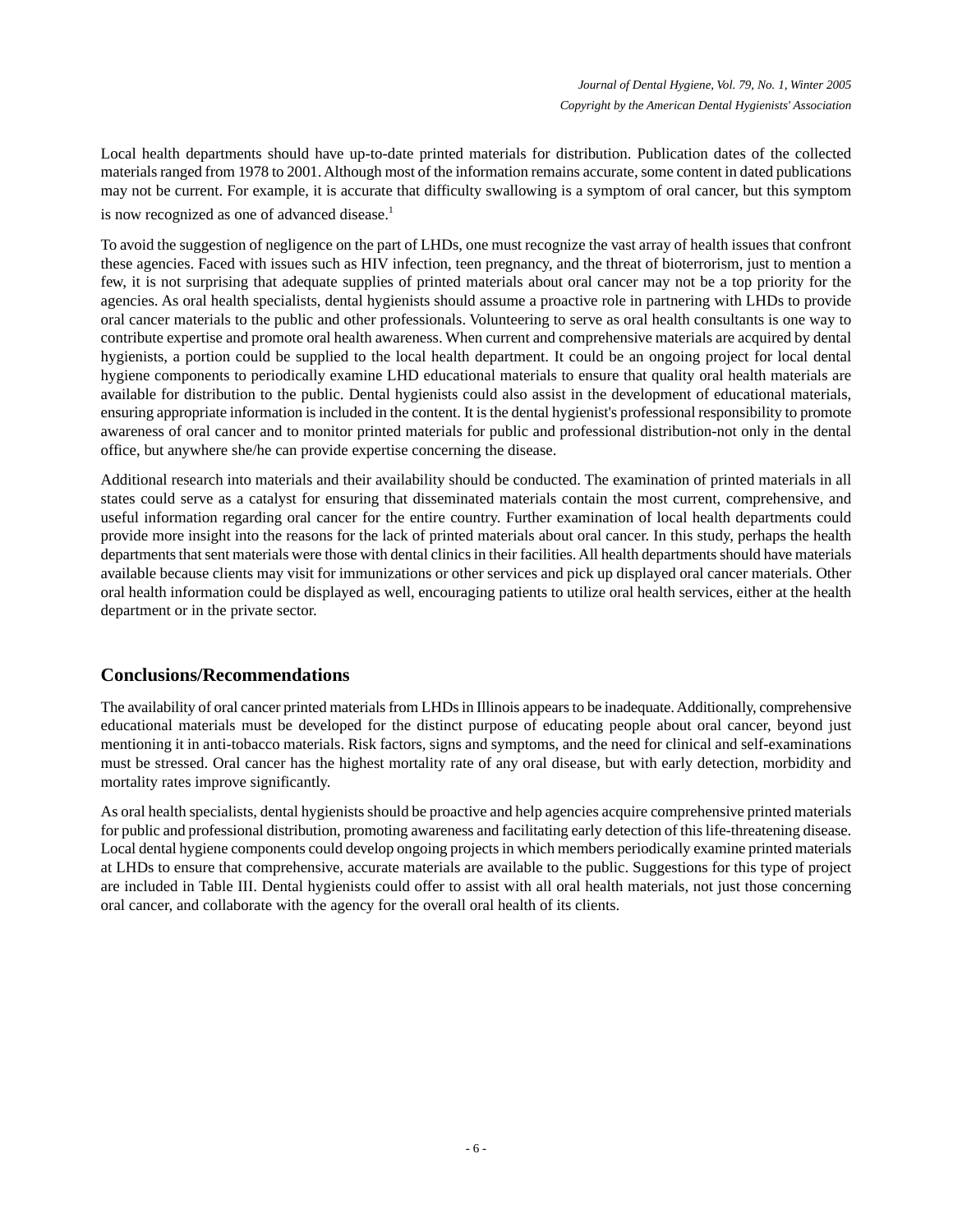- 1. Ensure that the practice location contains oral cancer materials for distribution.
- 2. Identify the location of the local health department, community health center, and other publicly funded health services locations.
- 3. Visit the local health department and assess the types of educational materials available to distribute to the public.
- 4. If oral cancer materials are not evident, schedule a meeting with the health director or administrator to discuss mutual concerns.
- 5. Prior to the meeting, identify sources of materials and obtain copies for the facility.
- 6. During the meeting, specify sources of free or inexpensive, up-to-date materials.
- 7. Offer to assist with the acquisition of quality materials.
- 8. Work with local dental hygiene and dental components to evaluate and/or provide quality oral health materials, particularly if no dental clinic is associated with the agency.
- 9. Periodically reassess the materials available at the facility.
- 10. Notify the facility if additional materials become available.
- 11. Offer assistance to health care providers on how to best utilize materials.
- 12. Offer to provide continuing education programs on oral cancer for various health care providers.

Table III . Twelve Steps a Dental Hygienist Can Take to Prevent Oral Cancer in the Community.

Dental hygienists could also provide educational programs for other health care providers, incorporating suggestions on the use of printed materials and how to best utilize them with patients. Dental hygienists should stress the importance of oral cancer prevention, screenings, and support for patients during treatment of the disease. A collaborative approach among the various health care providers, drawing from different areas of expertise, should certainly be the best overall approach to care for the patient.

#### **Acknowledgements**

*This project was made possible through a grant from the National Institute of Dental and Craniofacial Research and the National Cancer Institute, entitled "State Models for Oral Cancer Prevention and Early Detection - Phase I"; the Center for Health Services Research, Health Research and Policy Centers, University of Illinois at Chicago; and the Division of Oral Health, Illinois Department of Public Health.*

#### **Notes**

Correspondence to: Sandra J. Maurizio maurizio@siu.edu

#### **References**

- 1. American Cancer Society. Cancer facts & figures 2004. Atlanta, GA; American Cancer Society; 2004.
- 2. Gluck GM, Morganstein WM. Jong's community dental health. 5thed. St. Louis, MO: Mosby; 2003.
- 3. Silverman S. Oral cancer. 5thed. Atlanta, GA: American Cancer Society; 2003.
- 4. Silverman S. Demographics and occurrence of oral and pharyngeal cancers: The outcomes, the trends, the challenge. J Am Dent Assoc. 2001;132: S7-S11.
- 5. US Department of Health and Human Services Healthy People 2010. Washington, DC: US Department of Health and Human Services; 2000.
- 6. US Department of Health and Human Services Oral health in America: A report of the Surgeon General. Rockville, MD: US Department of Health and Human Services, National Institute of Dental and Craniofacial Research, National Institutes of Health; 2000.